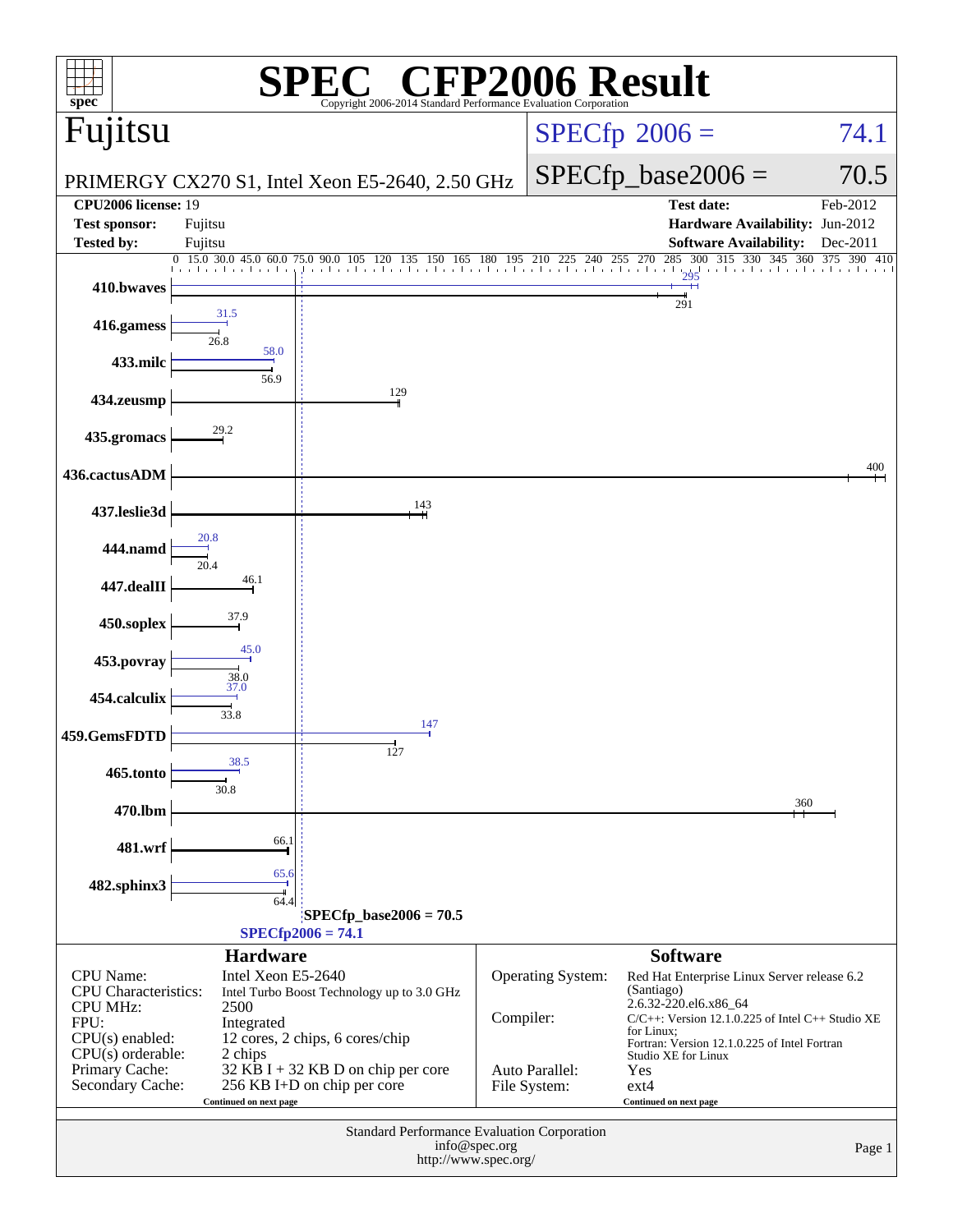| $spec^*$                                                                       |                        |                     |                                                            |                             | <b>SPEC CFP2006 Result</b><br>Copyright 2006-2014 Standard Performance Evaluation Corporation |                     |                        |                     |                        |                               |                                 |                     |
|--------------------------------------------------------------------------------|------------------------|---------------------|------------------------------------------------------------|-----------------------------|-----------------------------------------------------------------------------------------------|---------------------|------------------------|---------------------|------------------------|-------------------------------|---------------------------------|---------------------|
| Fujitsu                                                                        |                        |                     |                                                            |                             |                                                                                               |                     |                        | $SPECfp2006 =$      |                        |                               |                                 | 74.1                |
| PRIMERGY CX270 S1, Intel Xeon E5-2640, 2.50 GHz                                |                        |                     |                                                            |                             |                                                                                               |                     |                        |                     | $SPECfp\_base2006 =$   |                               |                                 | 70.5                |
| <b>CPU2006 license: 19</b>                                                     |                        |                     |                                                            |                             |                                                                                               |                     |                        |                     | <b>Test date:</b>      |                               |                                 | Feb-2012            |
| <b>Test sponsor:</b>                                                           | Fujitsu                |                     |                                                            |                             |                                                                                               |                     |                        |                     |                        |                               | Hardware Availability: Jun-2012 |                     |
| <b>Tested by:</b>                                                              | Fujitsu                |                     |                                                            |                             |                                                                                               |                     |                        |                     |                        | <b>Software Availability:</b> |                                 | Dec-2011            |
| L3 Cache:<br>15 MB I+D on chip per chip                                        |                        |                     |                                                            |                             | <b>System State:</b><br>Run level 3 (multi-user)<br>Base Pointers:<br>64-bit                  |                     |                        |                     |                        |                               |                                 |                     |
| Other Cache:<br>None<br>Memory:<br>128 GB (16 x 8 GB 2Rx4 PC3L-12800R-11, ECC, |                        |                     |                                                            | Peak Pointers:<br>32/64-bit |                                                                                               |                     |                        |                     |                        |                               |                                 |                     |
| Disk Subsystem:                                                                |                        |                     | running at 1333 MHz and CL9)<br>1 x SATA, 500 GB, 7200 RPM |                             |                                                                                               |                     | Other Software:        | None                |                        |                               |                                 |                     |
| Other Hardware:                                                                |                        | None                |                                                            |                             |                                                                                               |                     |                        |                     |                        |                               |                                 |                     |
|                                                                                |                        |                     |                                                            |                             |                                                                                               |                     |                        |                     |                        |                               |                                 |                     |
|                                                                                |                        |                     |                                                            |                             | <b>Results Table</b>                                                                          |                     |                        |                     |                        |                               |                                 |                     |
|                                                                                |                        |                     | <b>Base</b>                                                |                             |                                                                                               |                     |                        |                     | <b>Peak</b>            |                               |                                 |                     |
| <b>Benchmark</b><br>410.bwayes                                                 | <b>Seconds</b><br>49.2 | <b>Ratio</b><br>276 | <b>Seconds</b><br>46.4                                     | <b>Ratio</b><br>293         | <b>Seconds</b><br>46.6                                                                        | <b>Ratio</b><br>291 | <b>Seconds</b><br>47.8 | <b>Ratio</b><br>284 | <b>Seconds</b><br>45.4 | <b>Ratio</b><br>299           | <b>Seconds</b><br>46.0          | <b>Ratio</b><br>295 |
| $ 416$ .gamess                                                                 | 731                    | 26.8                | 730                                                        | 26.8                        | 730                                                                                           | 26.8                | 622                    | 31.5                | 621                    | 31.5                          | 621                             | 31.5                |
| 433.milc                                                                       | 161                    | 57.0                | 161                                                        | 56.9                        | 161                                                                                           | 56.9                | 158                    | 58.1                | 158                    | 58.0                          | 158                             | 57.9                |
| 434.zeusmp                                                                     | 70.6                   | 129                 | 70.8                                                       | 128                         | 70.2                                                                                          | 130                 | 70.6                   | 129                 | 70.8                   | 128                           | 70.2                            | 130                 |
| 435.gromacs                                                                    | 244                    | 29.2                | 244                                                        | 29.2                        | 245                                                                                           | 29.2                | 244                    | 29.2                | 244                    | 29.2                          | 245                             | 29.2                |
| 436.cactusADM                                                                  | 29.5                   | 406                 | 31.1                                                       | 385                         | 29.9                                                                                          | 400                 | 29.5                   | 406                 | 31.1                   | 385                           | 29.9                            | 400                 |
| 437.leslie3d                                                                   | 69.6                   | 135                 | 65.8                                                       | 143                         | 64.8                                                                                          | 145                 | 69.6                   | 135                 | 65.8                   | 143                           | 64.8                            | 145                 |
| 444.namd                                                                       | 393                    | 20.4                | 392                                                        | 20.4                        | 392                                                                                           | 20.4                | 386                    | 20.8                | 386                    | 20.8                          | 386                             | 20.8                |
| $447$ .dealII                                                                  | 247                    | 46.3                | 249                                                        | 46.0                        | 248                                                                                           | 46.1                | 247                    | 46.3                | 249                    | 46.0                          | 248                             | 46.1                |
| $450$ .soplex                                                                  | 216                    | 38.5                | 221                                                        | 37.8                        | 220                                                                                           | 37.9                | 216                    | 38.5                | 221                    | 37.8                          | 220                             | 37.9                |
| $ 453$ . povray                                                                | <b>140</b>             | 38.0                | 140                                                        | 37.9                        | 140                                                                                           | 38.1                | 118                    | 45.0                | 119                    | 44.6                          | 118                             | 45.3                |
| 454.calculix                                                                   | 244                    | 33.8                | 245                                                        | 33.7                        | 243                                                                                           | 34.0                | 223                    | 37.0                | 221                    | 37.3                          | 223                             | 37.0                |
| 459.GemsFDTD                                                                   | 83.7                   | 127                 | 83.5                                                       | 127                         | 83.3                                                                                          | 127                 | 72.3                   | 147                 | 72.5                   | 146                           | 72.1                            | 147                 |
| 465.tonto                                                                      | 320                    | 30.8                | 320                                                        | 30.8                        | 320                                                                                           | 30.8                | 255                    | 38.5                | 255                    | 38.5                          | 255                             | 38.5                |
| 470.1bm                                                                        | 38.8                   | 354                 | 36.4                                                       | 377                         | 38.2                                                                                          | 360                 | 38.8                   | 354                 | 36.4                   | 377                           | 38.2                            | 360                 |
| 481.wrf                                                                        | 168                    | 66.6                | 169                                                        | 66.1                        | 171                                                                                           | 65.4                | 168                    | 66.6                | 169                    | 66.1                          | 171                             | 65.4                |

[482.sphinx3](http://www.spec.org/auto/cpu2006/Docs/482.sphinx3.html) **[302](http://www.spec.org/auto/cpu2006/Docs/result-fields.html#Median) [64.4](http://www.spec.org/auto/cpu2006/Docs/result-fields.html#Median)** 301 64.8 306 63.7 296 66.0 297 65.6 **[297](http://www.spec.org/auto/cpu2006/Docs/result-fields.html#Median) [65.6](http://www.spec.org/auto/cpu2006/Docs/result-fields.html#Median)** Results appear in the [order in which they were run.](http://www.spec.org/auto/cpu2006/Docs/result-fields.html#RunOrder) Bold underlined text [indicates a median measurement.](http://www.spec.org/auto/cpu2006/Docs/result-fields.html#Median)

### **[Operating System Notes](http://www.spec.org/auto/cpu2006/Docs/result-fields.html#OperatingSystemNotes)**

 Stack size set to unlimited using "ulimit -s unlimited" Transparent Huge Pages enabled with: echo always > /sys/kernel/mm/redhat\_transparent\_hugepage/enabled

### **[Platform Notes](http://www.spec.org/auto/cpu2006/Docs/result-fields.html#PlatformNotes)**

 BIOS configuration: Intel HT Technology = Disable

> Standard Performance Evaluation Corporation [info@spec.org](mailto:info@spec.org) <http://www.spec.org/>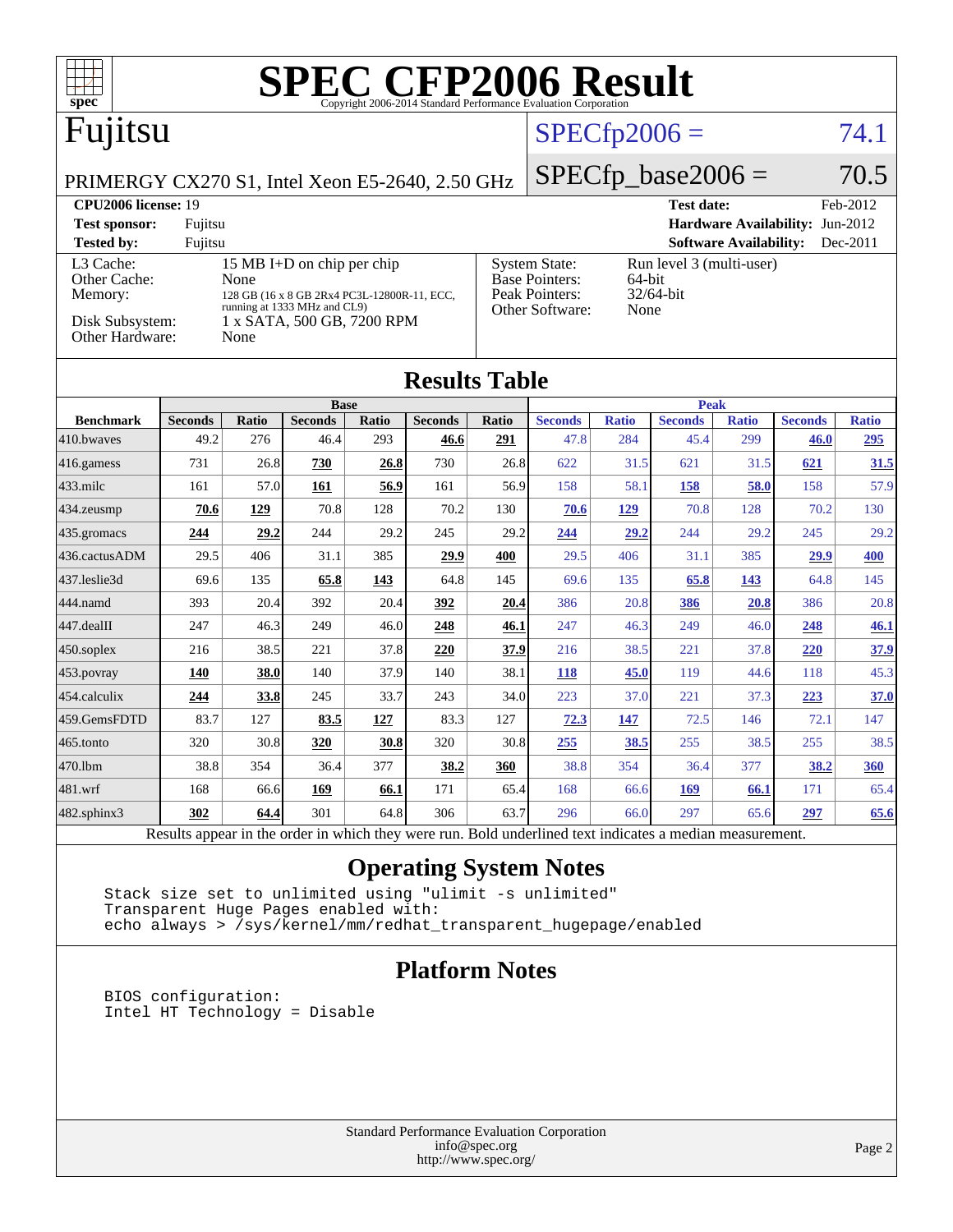

# **[SPEC CFP2006 Result](http://www.spec.org/auto/cpu2006/Docs/result-fields.html#SPECCFP2006Result)**

# Fujitsu

 $SPECfp2006 = 74.1$  $SPECfp2006 = 74.1$ 

PRIMERGY CX270 S1, Intel Xeon E5-2640, 2.50 GHz

**[Tested by:](http://www.spec.org/auto/cpu2006/Docs/result-fields.html#Testedby)** Fujitsu **[Software Availability:](http://www.spec.org/auto/cpu2006/Docs/result-fields.html#SoftwareAvailability)** Dec-2011

**[CPU2006 license:](http://www.spec.org/auto/cpu2006/Docs/result-fields.html#CPU2006license)** 19 **[Test date:](http://www.spec.org/auto/cpu2006/Docs/result-fields.html#Testdate)** Feb-2012 **[Test sponsor:](http://www.spec.org/auto/cpu2006/Docs/result-fields.html#Testsponsor)** Fujitsu **[Hardware Availability:](http://www.spec.org/auto/cpu2006/Docs/result-fields.html#HardwareAvailability)** Jun-2012

 $SPECTp\_base2006 = 70.5$ 

### **[General Notes](http://www.spec.org/auto/cpu2006/Docs/result-fields.html#GeneralNotes)**

Environment variables set by runspec before the start of the run:  $KMP$  AFFINITY = "granularity=fine, scatter" LD\_LIBRARY\_PATH = "/SPECcpu2006/libs/32:/SPECcpu2006/libs/64" OMP\_NUM\_THREADS = "12"

 Binaries compiled on a system with 1x Core i7-860 CPU + 8GB memory using RHEL5.5 This result was measured on the PRIMERGY CX250 S1. The PRIMERGY CX250 S1 and the PRIMERGY CX270 S1 are electronically equivalent. For information about Fujitsu please visit: <http://www.fujitsu.com>

**[Base Compiler Invocation](http://www.spec.org/auto/cpu2006/Docs/result-fields.html#BaseCompilerInvocation)**

[C benchmarks](http://www.spec.org/auto/cpu2006/Docs/result-fields.html#Cbenchmarks):  $-m64$ 

[C++ benchmarks:](http://www.spec.org/auto/cpu2006/Docs/result-fields.html#CXXbenchmarks) [icpc -m64](http://www.spec.org/cpu2006/results/res2012q3/cpu2006-20120620-23078.flags.html#user_CXXbase_intel_icpc_64bit_bedb90c1146cab66620883ef4f41a67e)

[Fortran benchmarks](http://www.spec.org/auto/cpu2006/Docs/result-fields.html#Fortranbenchmarks): [ifort -m64](http://www.spec.org/cpu2006/results/res2012q3/cpu2006-20120620-23078.flags.html#user_FCbase_intel_ifort_64bit_ee9d0fb25645d0210d97eb0527dcc06e)

[Benchmarks using both Fortran and C](http://www.spec.org/auto/cpu2006/Docs/result-fields.html#BenchmarksusingbothFortranandC): [icc -m64](http://www.spec.org/cpu2006/results/res2012q3/cpu2006-20120620-23078.flags.html#user_CC_FCbase_intel_icc_64bit_0b7121f5ab7cfabee23d88897260401c) [ifort -m64](http://www.spec.org/cpu2006/results/res2012q3/cpu2006-20120620-23078.flags.html#user_CC_FCbase_intel_ifort_64bit_ee9d0fb25645d0210d97eb0527dcc06e)

### **[Base Portability Flags](http://www.spec.org/auto/cpu2006/Docs/result-fields.html#BasePortabilityFlags)**

| 410.bwaves: -DSPEC CPU LP64<br>416.gamess: -DSPEC_CPU_LP64<br>433.milc: -DSPEC CPU LP64 |                                                                |
|-----------------------------------------------------------------------------------------|----------------------------------------------------------------|
| 434.zeusmp: - DSPEC_CPU_LP64                                                            |                                                                |
| 435.gromacs: -DSPEC_CPU_LP64 -nofor_main                                                |                                                                |
| 436.cactusADM: -DSPEC CPU LP64 -nofor main                                              |                                                                |
| 437.leslie3d: -DSPEC CPU LP64                                                           |                                                                |
| 444.namd: -DSPEC CPU LP64                                                               |                                                                |
| 447.dealII: -DSPEC_CPU LP64                                                             |                                                                |
| 450.soplex: -DSPEC_CPU_LP64                                                             |                                                                |
| 453.povray: -DSPEC_CPU_LP64                                                             |                                                                |
| 454.calculix: - DSPEC CPU LP64 - nofor main                                             |                                                                |
| 459. GemsFDTD: - DSPEC CPU LP64                                                         |                                                                |
| 465.tonto: - DSPEC CPU LP64                                                             |                                                                |
| 470.1bm: - DSPEC CPU LP64                                                               |                                                                |
|                                                                                         | 481.wrf: -DSPEC CPU_LP64 -DSPEC_CPU_CASE_FLAG -DSPEC_CPU_LINUX |
| 482.sphinx3: -DSPEC_CPU_LP64                                                            |                                                                |
|                                                                                         |                                                                |

| <b>Standard Performance Evaluation Corporation</b> |
|----------------------------------------------------|
| info@spec.org                                      |
| http://www.spec.org/                               |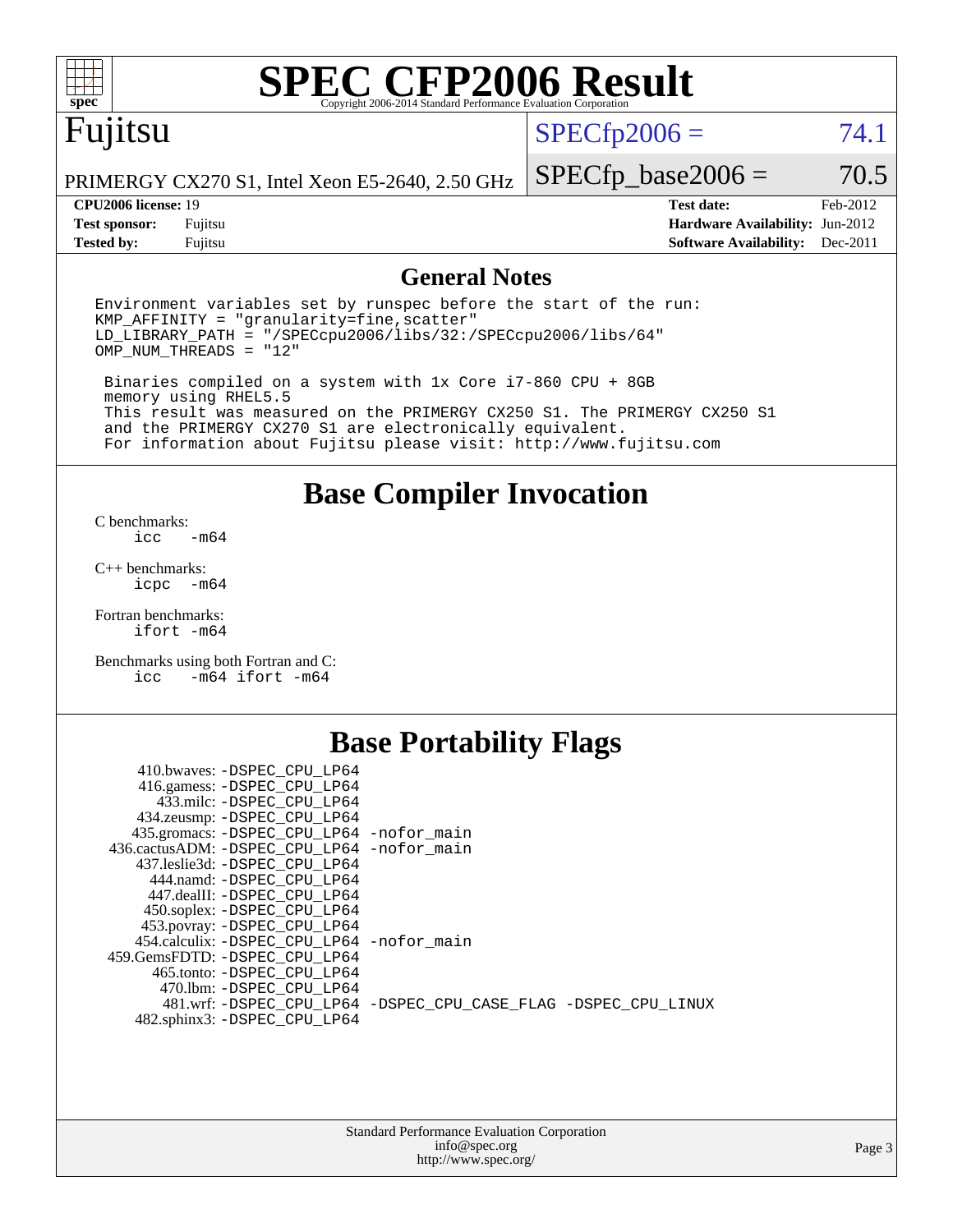

# **[SPEC CFP2006 Result](http://www.spec.org/auto/cpu2006/Docs/result-fields.html#SPECCFP2006Result)**

# Fujitsu

 $SPECTp2006 = 74.1$ 

PRIMERGY CX270 S1, Intel Xeon E5-2640, 2.50 GHz

**[Tested by:](http://www.spec.org/auto/cpu2006/Docs/result-fields.html#Testedby)** Fujitsu **[Software Availability:](http://www.spec.org/auto/cpu2006/Docs/result-fields.html#SoftwareAvailability)** Dec-2011

 $SPECTp\_base2006 = 70.5$ **[CPU2006 license:](http://www.spec.org/auto/cpu2006/Docs/result-fields.html#CPU2006license)** 19 **[Test date:](http://www.spec.org/auto/cpu2006/Docs/result-fields.html#Testdate)** Feb-2012 **[Test sponsor:](http://www.spec.org/auto/cpu2006/Docs/result-fields.html#Testsponsor)** Fujitsu **[Hardware Availability:](http://www.spec.org/auto/cpu2006/Docs/result-fields.html#HardwareAvailability)** Jun-2012

## **[Base Optimization Flags](http://www.spec.org/auto/cpu2006/Docs/result-fields.html#BaseOptimizationFlags)**

[C benchmarks](http://www.spec.org/auto/cpu2006/Docs/result-fields.html#Cbenchmarks): [-xAVX](http://www.spec.org/cpu2006/results/res2012q3/cpu2006-20120620-23078.flags.html#user_CCbase_f-xAVX) [-ipo](http://www.spec.org/cpu2006/results/res2012q3/cpu2006-20120620-23078.flags.html#user_CCbase_f-ipo) [-O3](http://www.spec.org/cpu2006/results/res2012q3/cpu2006-20120620-23078.flags.html#user_CCbase_f-O3) [-no-prec-div](http://www.spec.org/cpu2006/results/res2012q3/cpu2006-20120620-23078.flags.html#user_CCbase_f-no-prec-div) [-static](http://www.spec.org/cpu2006/results/res2012q3/cpu2006-20120620-23078.flags.html#user_CCbase_f-static) [-parallel](http://www.spec.org/cpu2006/results/res2012q3/cpu2006-20120620-23078.flags.html#user_CCbase_f-parallel) [-opt-prefetch](http://www.spec.org/cpu2006/results/res2012q3/cpu2006-20120620-23078.flags.html#user_CCbase_f-opt-prefetch) [-ansi-alias](http://www.spec.org/cpu2006/results/res2012q3/cpu2006-20120620-23078.flags.html#user_CCbase_f-ansi-alias) [C++ benchmarks:](http://www.spec.org/auto/cpu2006/Docs/result-fields.html#CXXbenchmarks) [-xAVX](http://www.spec.org/cpu2006/results/res2012q3/cpu2006-20120620-23078.flags.html#user_CXXbase_f-xAVX) [-ipo](http://www.spec.org/cpu2006/results/res2012q3/cpu2006-20120620-23078.flags.html#user_CXXbase_f-ipo) [-O3](http://www.spec.org/cpu2006/results/res2012q3/cpu2006-20120620-23078.flags.html#user_CXXbase_f-O3) [-no-prec-div](http://www.spec.org/cpu2006/results/res2012q3/cpu2006-20120620-23078.flags.html#user_CXXbase_f-no-prec-div) [-static](http://www.spec.org/cpu2006/results/res2012q3/cpu2006-20120620-23078.flags.html#user_CXXbase_f-static) [-opt-prefetch](http://www.spec.org/cpu2006/results/res2012q3/cpu2006-20120620-23078.flags.html#user_CXXbase_f-opt-prefetch) [-ansi-alias](http://www.spec.org/cpu2006/results/res2012q3/cpu2006-20120620-23078.flags.html#user_CXXbase_f-ansi-alias) [Fortran benchmarks](http://www.spec.org/auto/cpu2006/Docs/result-fields.html#Fortranbenchmarks): [-xAVX](http://www.spec.org/cpu2006/results/res2012q3/cpu2006-20120620-23078.flags.html#user_FCbase_f-xAVX) [-ipo](http://www.spec.org/cpu2006/results/res2012q3/cpu2006-20120620-23078.flags.html#user_FCbase_f-ipo) [-O3](http://www.spec.org/cpu2006/results/res2012q3/cpu2006-20120620-23078.flags.html#user_FCbase_f-O3) [-no-prec-div](http://www.spec.org/cpu2006/results/res2012q3/cpu2006-20120620-23078.flags.html#user_FCbase_f-no-prec-div) [-static](http://www.spec.org/cpu2006/results/res2012q3/cpu2006-20120620-23078.flags.html#user_FCbase_f-static) [-parallel](http://www.spec.org/cpu2006/results/res2012q3/cpu2006-20120620-23078.flags.html#user_FCbase_f-parallel) [-opt-prefetch](http://www.spec.org/cpu2006/results/res2012q3/cpu2006-20120620-23078.flags.html#user_FCbase_f-opt-prefetch) [Benchmarks using both Fortran and C](http://www.spec.org/auto/cpu2006/Docs/result-fields.html#BenchmarksusingbothFortranandC):

[-xAVX](http://www.spec.org/cpu2006/results/res2012q3/cpu2006-20120620-23078.flags.html#user_CC_FCbase_f-xAVX) [-ipo](http://www.spec.org/cpu2006/results/res2012q3/cpu2006-20120620-23078.flags.html#user_CC_FCbase_f-ipo) [-O3](http://www.spec.org/cpu2006/results/res2012q3/cpu2006-20120620-23078.flags.html#user_CC_FCbase_f-O3) [-no-prec-div](http://www.spec.org/cpu2006/results/res2012q3/cpu2006-20120620-23078.flags.html#user_CC_FCbase_f-no-prec-div) [-static](http://www.spec.org/cpu2006/results/res2012q3/cpu2006-20120620-23078.flags.html#user_CC_FCbase_f-static) [-parallel](http://www.spec.org/cpu2006/results/res2012q3/cpu2006-20120620-23078.flags.html#user_CC_FCbase_f-parallel) [-opt-prefetch](http://www.spec.org/cpu2006/results/res2012q3/cpu2006-20120620-23078.flags.html#user_CC_FCbase_f-opt-prefetch) [-ansi-alias](http://www.spec.org/cpu2006/results/res2012q3/cpu2006-20120620-23078.flags.html#user_CC_FCbase_f-ansi-alias)

## **[Peak Compiler Invocation](http://www.spec.org/auto/cpu2006/Docs/result-fields.html#PeakCompilerInvocation)**

[C benchmarks](http://www.spec.org/auto/cpu2006/Docs/result-fields.html#Cbenchmarks):  $\text{icc}$  -m64

[C++ benchmarks:](http://www.spec.org/auto/cpu2006/Docs/result-fields.html#CXXbenchmarks) [icpc -m64](http://www.spec.org/cpu2006/results/res2012q3/cpu2006-20120620-23078.flags.html#user_CXXpeak_intel_icpc_64bit_bedb90c1146cab66620883ef4f41a67e)

[Fortran benchmarks](http://www.spec.org/auto/cpu2006/Docs/result-fields.html#Fortranbenchmarks): [ifort -m64](http://www.spec.org/cpu2006/results/res2012q3/cpu2006-20120620-23078.flags.html#user_FCpeak_intel_ifort_64bit_ee9d0fb25645d0210d97eb0527dcc06e)

[Benchmarks using both Fortran and C](http://www.spec.org/auto/cpu2006/Docs/result-fields.html#BenchmarksusingbothFortranandC): [icc -m64](http://www.spec.org/cpu2006/results/res2012q3/cpu2006-20120620-23078.flags.html#user_CC_FCpeak_intel_icc_64bit_0b7121f5ab7cfabee23d88897260401c) [ifort -m64](http://www.spec.org/cpu2006/results/res2012q3/cpu2006-20120620-23078.flags.html#user_CC_FCpeak_intel_ifort_64bit_ee9d0fb25645d0210d97eb0527dcc06e)

### **[Peak Portability Flags](http://www.spec.org/auto/cpu2006/Docs/result-fields.html#PeakPortabilityFlags)**

Same as Base Portability Flags

## **[Peak Optimization Flags](http://www.spec.org/auto/cpu2006/Docs/result-fields.html#PeakOptimizationFlags)**

[C benchmarks](http://www.spec.org/auto/cpu2006/Docs/result-fields.html#Cbenchmarks):

433.milc:  $-x$ AVX(pass 2)  $-p$ rof-gen(pass 1)  $-p$ po(pass 2)  $-03$ (pass 2) [-no-prec-div](http://www.spec.org/cpu2006/results/res2012q3/cpu2006-20120620-23078.flags.html#user_peakPASS2_CFLAGSPASS2_LDFLAGS433_milc_f-no-prec-div)(pass 2) [-prof-use](http://www.spec.org/cpu2006/results/res2012q3/cpu2006-20120620-23078.flags.html#user_peakPASS2_CFLAGSPASS2_LDFLAGS433_milc_prof_use_bccf7792157ff70d64e32fe3e1250b55)(pass 2) [-static](http://www.spec.org/cpu2006/results/res2012q3/cpu2006-20120620-23078.flags.html#user_peakOPTIMIZE433_milc_f-static) [-auto-ilp32](http://www.spec.org/cpu2006/results/res2012q3/cpu2006-20120620-23078.flags.html#user_peakCOPTIMIZE433_milc_f-auto-ilp32) [-ansi-alias](http://www.spec.org/cpu2006/results/res2012q3/cpu2006-20120620-23078.flags.html#user_peakCOPTIMIZE433_milc_f-ansi-alias)

 $470$ .lbm: basepeak = yes

 482.sphinx3: [-xAVX](http://www.spec.org/cpu2006/results/res2012q3/cpu2006-20120620-23078.flags.html#user_peakOPTIMIZE482_sphinx3_f-xAVX) [-ipo](http://www.spec.org/cpu2006/results/res2012q3/cpu2006-20120620-23078.flags.html#user_peakOPTIMIZE482_sphinx3_f-ipo) [-O3](http://www.spec.org/cpu2006/results/res2012q3/cpu2006-20120620-23078.flags.html#user_peakOPTIMIZE482_sphinx3_f-O3) [-no-prec-div](http://www.spec.org/cpu2006/results/res2012q3/cpu2006-20120620-23078.flags.html#user_peakOPTIMIZE482_sphinx3_f-no-prec-div) [-unroll2](http://www.spec.org/cpu2006/results/res2012q3/cpu2006-20120620-23078.flags.html#user_peakCOPTIMIZE482_sphinx3_f-unroll_784dae83bebfb236979b41d2422d7ec2) [-ansi-alias](http://www.spec.org/cpu2006/results/res2012q3/cpu2006-20120620-23078.flags.html#user_peakCOPTIMIZE482_sphinx3_f-ansi-alias) [-parallel](http://www.spec.org/cpu2006/results/res2012q3/cpu2006-20120620-23078.flags.html#user_peakCOPTIMIZE482_sphinx3_f-parallel)

Continued on next page

Standard Performance Evaluation Corporation [info@spec.org](mailto:info@spec.org) <http://www.spec.org/>

Page 4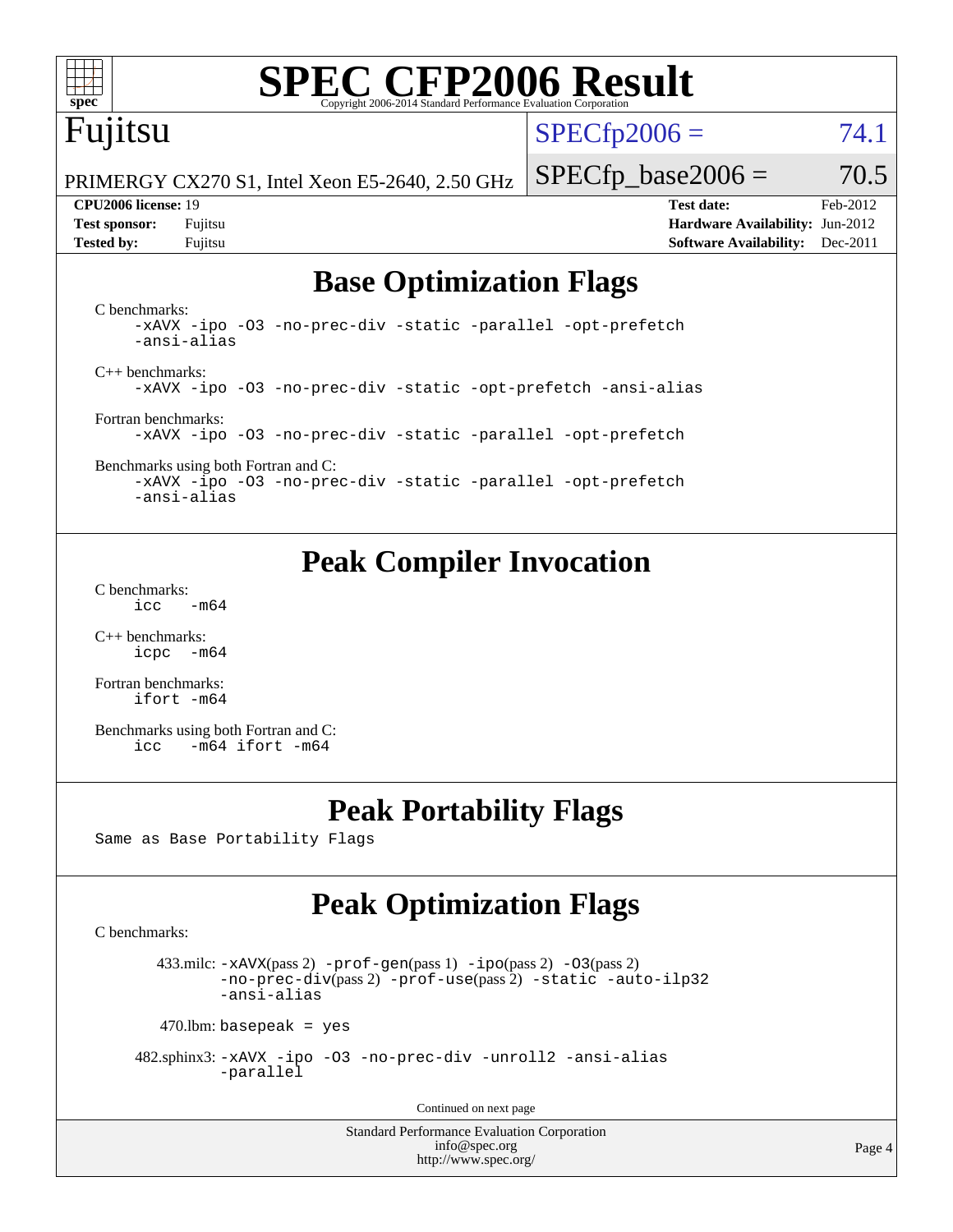

 447.dealII: basepeak = yes  $450$ .soplex: basepeak = yes

[-static](http://www.spec.org/cpu2006/results/res2012q3/cpu2006-20120620-23078.flags.html#user_peakOPTIMIZE410_bwaves_f-static)

[Fortran benchmarks](http://www.spec.org/auto/cpu2006/Docs/result-fields.html#Fortranbenchmarks):

 416.gamess: [-xAVX](http://www.spec.org/cpu2006/results/res2012q3/cpu2006-20120620-23078.flags.html#user_peakPASS2_FFLAGSPASS2_LDFLAGS416_gamess_f-xAVX)(pass 2) [-prof-gen](http://www.spec.org/cpu2006/results/res2012q3/cpu2006-20120620-23078.flags.html#user_peakPASS1_FFLAGSPASS1_LDFLAGS416_gamess_prof_gen_e43856698f6ca7b7e442dfd80e94a8fc)(pass 1) [-ipo](http://www.spec.org/cpu2006/results/res2012q3/cpu2006-20120620-23078.flags.html#user_peakPASS2_FFLAGSPASS2_LDFLAGS416_gamess_f-ipo)(pass 2) [-O3](http://www.spec.org/cpu2006/results/res2012q3/cpu2006-20120620-23078.flags.html#user_peakPASS2_FFLAGSPASS2_LDFLAGS416_gamess_f-O3)(pass 2) [-no-prec-div](http://www.spec.org/cpu2006/results/res2012q3/cpu2006-20120620-23078.flags.html#user_peakPASS2_FFLAGSPASS2_LDFLAGS416_gamess_f-no-prec-div)(pass 2) [-prof-use](http://www.spec.org/cpu2006/results/res2012q3/cpu2006-20120620-23078.flags.html#user_peakPASS2_FFLAGSPASS2_LDFLAGS416_gamess_prof_use_bccf7792157ff70d64e32fe3e1250b55)(pass 2) [-unroll2](http://www.spec.org/cpu2006/results/res2012q3/cpu2006-20120620-23078.flags.html#user_peakOPTIMIZE416_gamess_f-unroll_784dae83bebfb236979b41d2422d7ec2) [-inline-level=0](http://www.spec.org/cpu2006/results/res2012q3/cpu2006-20120620-23078.flags.html#user_peakOPTIMIZE416_gamess_f-inline-level_318d07a09274ad25e8d15dbfaa68ba50) [-scalar-rep-](http://www.spec.org/cpu2006/results/res2012q3/cpu2006-20120620-23078.flags.html#user_peakOPTIMIZE416_gamess_f-disablescalarrep_abbcad04450fb118e4809c81d83c8a1d) [-static](http://www.spec.org/cpu2006/results/res2012q3/cpu2006-20120620-23078.flags.html#user_peakOPTIMIZE416_gamess_f-static) 434.zeusmp: basepeak = yes 437.leslie3d: basepeak = yes 459.GemsFDTD: [-xAVX](http://www.spec.org/cpu2006/results/res2012q3/cpu2006-20120620-23078.flags.html#user_peakPASS2_FFLAGSPASS2_LDFLAGS459_GemsFDTD_f-xAVX)(pass 2) [-prof-gen](http://www.spec.org/cpu2006/results/res2012q3/cpu2006-20120620-23078.flags.html#user_peakPASS1_FFLAGSPASS1_LDFLAGS459_GemsFDTD_prof_gen_e43856698f6ca7b7e442dfd80e94a8fc)(pass 1) [-ipo](http://www.spec.org/cpu2006/results/res2012q3/cpu2006-20120620-23078.flags.html#user_peakPASS2_FFLAGSPASS2_LDFLAGS459_GemsFDTD_f-ipo)(pass 2) [-O3](http://www.spec.org/cpu2006/results/res2012q3/cpu2006-20120620-23078.flags.html#user_peakPASS2_FFLAGSPASS2_LDFLAGS459_GemsFDTD_f-O3)(pass 2) [-no-prec-div](http://www.spec.org/cpu2006/results/res2012q3/cpu2006-20120620-23078.flags.html#user_peakPASS2_FFLAGSPASS2_LDFLAGS459_GemsFDTD_f-no-prec-div)(pass 2) [-prof-use](http://www.spec.org/cpu2006/results/res2012q3/cpu2006-20120620-23078.flags.html#user_peakPASS2_FFLAGSPASS2_LDFLAGS459_GemsFDTD_prof_use_bccf7792157ff70d64e32fe3e1250b55)(pass 2) [-unroll2](http://www.spec.org/cpu2006/results/res2012q3/cpu2006-20120620-23078.flags.html#user_peakOPTIMIZE459_GemsFDTD_f-unroll_784dae83bebfb236979b41d2422d7ec2) [-inline-level=0](http://www.spec.org/cpu2006/results/res2012q3/cpu2006-20120620-23078.flags.html#user_peakOPTIMIZE459_GemsFDTD_f-inline-level_318d07a09274ad25e8d15dbfaa68ba50) [-opt-prefetch](http://www.spec.org/cpu2006/results/res2012q3/cpu2006-20120620-23078.flags.html#user_peakOPTIMIZE459_GemsFDTD_f-opt-prefetch) [-parallel](http://www.spec.org/cpu2006/results/res2012q3/cpu2006-20120620-23078.flags.html#user_peakOPTIMIZE459_GemsFDTD_f-parallel) 465.tonto: [-xAVX](http://www.spec.org/cpu2006/results/res2012q3/cpu2006-20120620-23078.flags.html#user_peakPASS2_FFLAGSPASS2_LDFLAGS465_tonto_f-xAVX)(pass 2) [-prof-gen](http://www.spec.org/cpu2006/results/res2012q3/cpu2006-20120620-23078.flags.html#user_peakPASS1_FFLAGSPASS1_LDFLAGS465_tonto_prof_gen_e43856698f6ca7b7e442dfd80e94a8fc)(pass 1) [-ipo](http://www.spec.org/cpu2006/results/res2012q3/cpu2006-20120620-23078.flags.html#user_peakPASS2_FFLAGSPASS2_LDFLAGS465_tonto_f-ipo)(pass 2) [-O3](http://www.spec.org/cpu2006/results/res2012q3/cpu2006-20120620-23078.flags.html#user_peakPASS2_FFLAGSPASS2_LDFLAGS465_tonto_f-O3)(pass 2) [-no-prec-div](http://www.spec.org/cpu2006/results/res2012q3/cpu2006-20120620-23078.flags.html#user_peakPASS2_FFLAGSPASS2_LDFLAGS465_tonto_f-no-prec-div)(pass 2) [-prof-use](http://www.spec.org/cpu2006/results/res2012q3/cpu2006-20120620-23078.flags.html#user_peakPASS2_FFLAGSPASS2_LDFLAGS465_tonto_prof_use_bccf7792157ff70d64e32fe3e1250b55)(pass 2) [-inline-calloc](http://www.spec.org/cpu2006/results/res2012q3/cpu2006-20120620-23078.flags.html#user_peakOPTIMIZE465_tonto_f-inline-calloc) [-opt-malloc-options=3](http://www.spec.org/cpu2006/results/res2012q3/cpu2006-20120620-23078.flags.html#user_peakOPTIMIZE465_tonto_f-opt-malloc-options_13ab9b803cf986b4ee62f0a5998c2238) [-auto](http://www.spec.org/cpu2006/results/res2012q3/cpu2006-20120620-23078.flags.html#user_peakOPTIMIZE465_tonto_f-auto) [-unroll4](http://www.spec.org/cpu2006/results/res2012q3/cpu2006-20120620-23078.flags.html#user_peakOPTIMIZE465_tonto_f-unroll_4e5e4ed65b7fd20bdcd365bec371b81f) [Benchmarks using both Fortran and C](http://www.spec.org/auto/cpu2006/Docs/result-fields.html#BenchmarksusingbothFortranandC):

453.povray: [-xAVX](http://www.spec.org/cpu2006/results/res2012q3/cpu2006-20120620-23078.flags.html#user_peakPASS2_CXXFLAGSPASS2_LDFLAGS453_povray_f-xAVX)(pass 2) [-prof-gen](http://www.spec.org/cpu2006/results/res2012q3/cpu2006-20120620-23078.flags.html#user_peakPASS1_CXXFLAGSPASS1_LDFLAGS453_povray_prof_gen_e43856698f6ca7b7e442dfd80e94a8fc)(pass 1) [-ipo](http://www.spec.org/cpu2006/results/res2012q3/cpu2006-20120620-23078.flags.html#user_peakPASS2_CXXFLAGSPASS2_LDFLAGS453_povray_f-ipo)(pass 2) [-O3](http://www.spec.org/cpu2006/results/res2012q3/cpu2006-20120620-23078.flags.html#user_peakPASS2_CXXFLAGSPASS2_LDFLAGS453_povray_f-O3)(pass 2)

410.bwaves: [-xAVX](http://www.spec.org/cpu2006/results/res2012q3/cpu2006-20120620-23078.flags.html#user_peakOPTIMIZE410_bwaves_f-xAVX) [-ipo](http://www.spec.org/cpu2006/results/res2012q3/cpu2006-20120620-23078.flags.html#user_peakOPTIMIZE410_bwaves_f-ipo) [-O3](http://www.spec.org/cpu2006/results/res2012q3/cpu2006-20120620-23078.flags.html#user_peakOPTIMIZE410_bwaves_f-O3) [-no-prec-div](http://www.spec.org/cpu2006/results/res2012q3/cpu2006-20120620-23078.flags.html#user_peakOPTIMIZE410_bwaves_f-no-prec-div) [-opt-prefetch](http://www.spec.org/cpu2006/results/res2012q3/cpu2006-20120620-23078.flags.html#user_peakOPTIMIZE410_bwaves_f-opt-prefetch) [-parallel](http://www.spec.org/cpu2006/results/res2012q3/cpu2006-20120620-23078.flags.html#user_peakOPTIMIZE410_bwaves_f-parallel)

[-no-prec-div](http://www.spec.org/cpu2006/results/res2012q3/cpu2006-20120620-23078.flags.html#user_peakPASS2_CXXFLAGSPASS2_LDFLAGS453_povray_f-no-prec-div)(pass 2) [-prof-use](http://www.spec.org/cpu2006/results/res2012q3/cpu2006-20120620-23078.flags.html#user_peakPASS2_CXXFLAGSPASS2_LDFLAGS453_povray_prof_use_bccf7792157ff70d64e32fe3e1250b55)(pass 2) [-unroll4](http://www.spec.org/cpu2006/results/res2012q3/cpu2006-20120620-23078.flags.html#user_peakCXXOPTIMIZE453_povray_f-unroll_4e5e4ed65b7fd20bdcd365bec371b81f) [-ansi-alias](http://www.spec.org/cpu2006/results/res2012q3/cpu2006-20120620-23078.flags.html#user_peakCXXOPTIMIZE453_povray_f-ansi-alias)

 435.gromacs: basepeak = yes  $436.cactusADM: basepeak = yes$  454.calculix: [-xAVX](http://www.spec.org/cpu2006/results/res2012q3/cpu2006-20120620-23078.flags.html#user_peakOPTIMIZE454_calculix_f-xAVX) [-ipo](http://www.spec.org/cpu2006/results/res2012q3/cpu2006-20120620-23078.flags.html#user_peakOPTIMIZE454_calculix_f-ipo) [-O3](http://www.spec.org/cpu2006/results/res2012q3/cpu2006-20120620-23078.flags.html#user_peakOPTIMIZE454_calculix_f-O3) [-no-prec-div](http://www.spec.org/cpu2006/results/res2012q3/cpu2006-20120620-23078.flags.html#user_peakOPTIMIZE454_calculix_f-no-prec-div) [-auto-ilp32](http://www.spec.org/cpu2006/results/res2012q3/cpu2006-20120620-23078.flags.html#user_peakCOPTIMIZE454_calculix_f-auto-ilp32) [-ansi-alias](http://www.spec.org/cpu2006/results/res2012q3/cpu2006-20120620-23078.flags.html#user_peakCOPTIMIZE454_calculix_f-ansi-alias)  $481.$ wrf: basepeak = yes

The flags files that were used to format this result can be browsed at <http://www.spec.org/cpu2006/flags/Intel-ic12.1-official-linux64.20111122.html> <http://www.spec.org/cpu2006/flags/Fujitsu-Platform.20120313.01.html>

> Standard Performance Evaluation Corporation [info@spec.org](mailto:info@spec.org) <http://www.spec.org/>